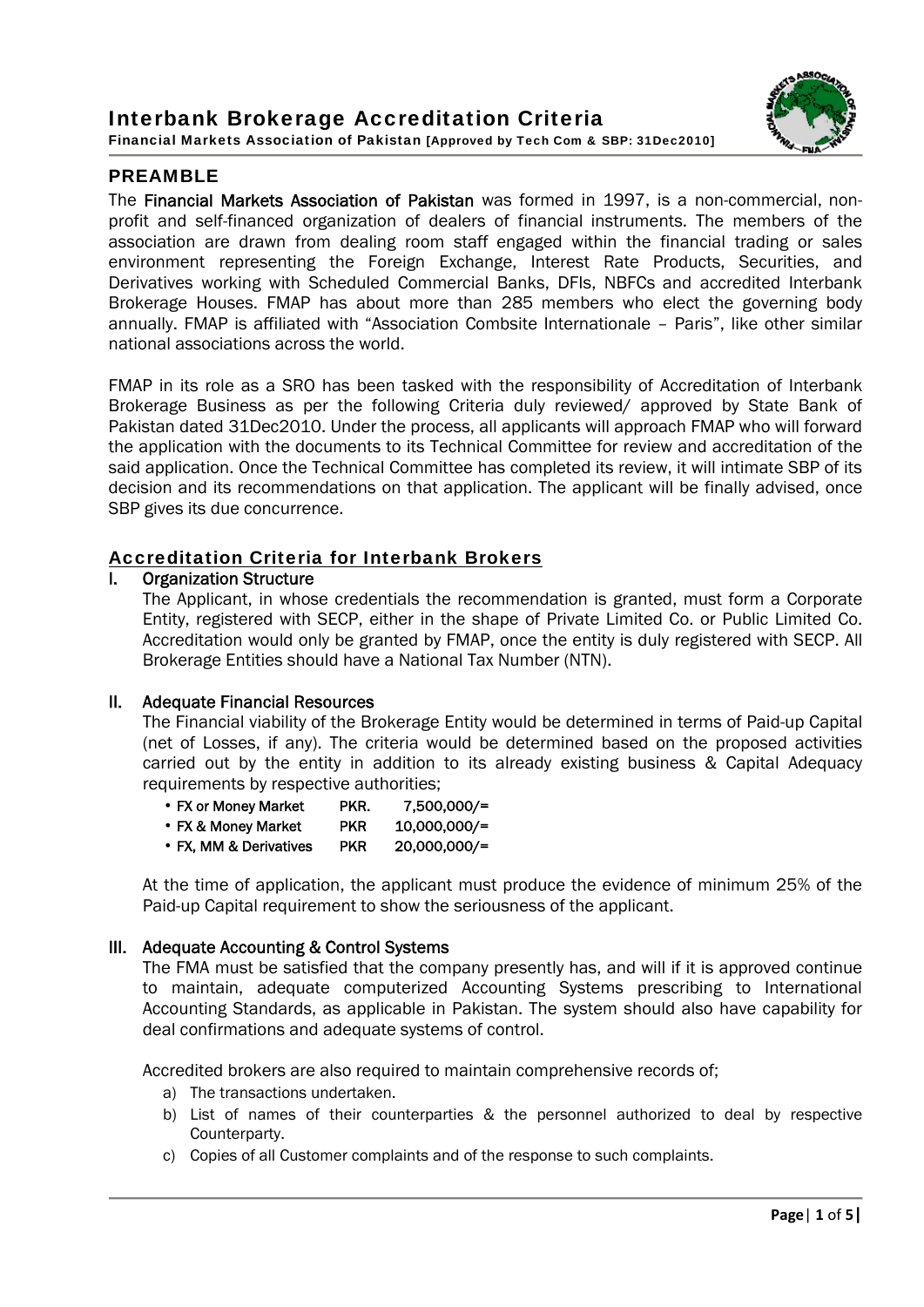



Financial Markets Association of Pakistan [Approved by Tech Com & SBP: 31Dec2010]

- d) Records should be kept for at least three years to enable effective audit trails to be carried out if necessary.
- e) All hotlines/telephone lines should be connected to Voice Recording System. The VRS records should be readily available for last 6-months, in case of a dispute.
- f) The Management to have written policy for Authorities & Controls on access to VRS tapes/records, whether in use or in store, in order to prevent tampering.
- g) Annual Accounts to be audited within 3-months of Financial Year closing & auditor's report be submitted to FMAP for record.

These are necessary to ensure that the business of brokers is conducted in a professional and ethical manner and that error, misunderstandings and breaches of confidentiality in the dealing activities of brokers are minimized.

### IV. Infrastructure Requirements

- a) The entity should have a clear/distinctly marked Office Premises.
- b) Should have at least 6 designated Hotlines/ Telephone lines, which should all be connected to Voice Recording System.
- c) Should have facsimile & and an email account.
- d) Should have proper designated/ trained dealing and settlement staff

### V. Business to be conducted with Integrity, Prudence and Competence:

FMAP must be satisfied that the business of the company is presently, and will if it is approved continue to be, conducted with integrity, prudence and the appropriate degree of Professional Competence.

In considering whether this criterion is satisfied with respect to a broker, the FMAP will have regard to its compliance with relevant codes or guidelines, which are applicable to its particular activities. This includes in particular the ACI (Financial Markets Association) "Model Code of Conduct" & FMAP's "Code of Conduct". The FMAP may issue, time to time, its own guideline regarding the manner in which brokers are expected to conduct their activities.

The company must observe high Ethical Standards in carrying on its business. Criminal offences or other breaches of law will obviously call into question the fulfillment of this criterion, as will breaches of relevant codes or guidelines. Of particular relevance in this context is adherence to following Ethical Standards;

- a) **Entertainment, Gifts & Favors:** Management & employees must neither offer inducements to conduct business, nor solicit them from the personnel of other institutions. However it is recognized that meeting over meals can help foster healthy business relationships among market participants, but the practice of entertainment & gifts may be open to abuse. Therefore,
	- i. Banks' and Brokers' management should take special note of the form, frequency and cost of entertainment & gifts their dealers receive or provide. Mechanisms set up to monitor them should include, among other things, regular reports from accredited brokerage houses detailing in full all entertainment expenses and the nature of entertainment accorded to individual bank dealers.
	- ii. No Brokers should offer expensive entertainment or gifts to the dealers. Dealers should also not solicit or receive gifts for personal benefit. Any such gifts or entertainment shouldn't be excessive in value or frequency. Value of gifts exceeding US\$ 100/= (Equivalent) per person in a calendar year would be regarded as excessive.
	- iii. Any solicitation or offer of waiver from prescribed Brokerage Rates Schedule by Product by either dealers or brokers would also be construed as monitory inducements to conduct business.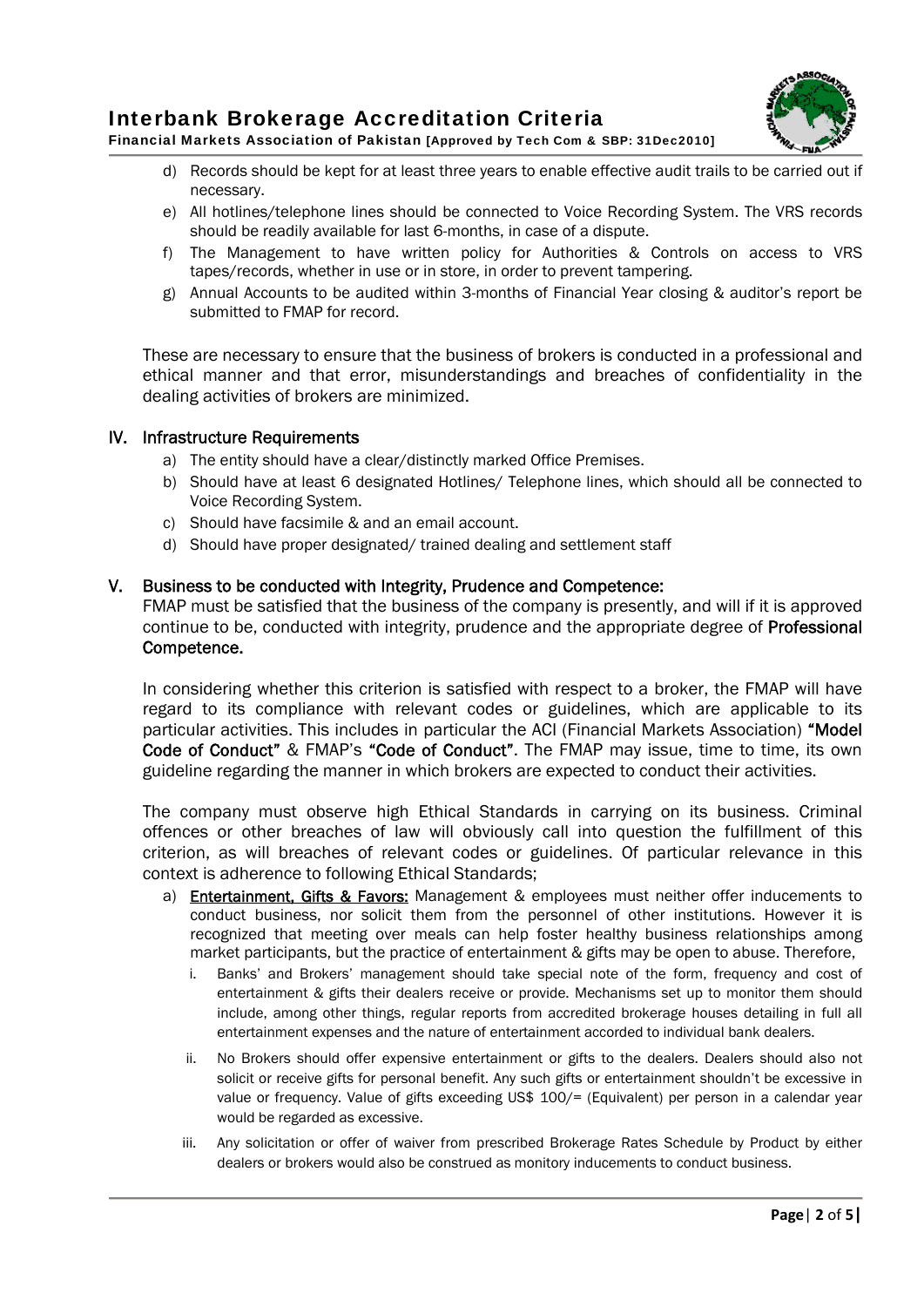

# Interbank Brokerage Accreditation Criteria Financial Markets Association of Pakistan [Approved by Tech Com & SBP: 31Dec2010]

- iv. Hence, there should not be any instances, whereby waiver are given on brokerage fee from the prescribed Brokerage Rates Schedule as agreed to and circulated by FMAP. The only exception to this condition would be transactions that are executed purely for "Routing Purpose", i.e., name change due to credit limits constraints between counterparties after disclosure of names.
- b) Confidentiality & Dealing Practice: Confidentiality is essential for a reputable  $&$  efficient market. Therefore, dealers & brokers must preserve and aid in preserving confidentiality in all matters including all information about their counterparties in strictest confidence.
	- i. Details of any transaction executed or prospective are not to be disclosed to other financial institutions. All transactions concluded or not, must remain confidential.
	- ii. Brokers shall not reveal the identity of their principals to any deal unless when appropriate under the accepted terms or when expressly authorized to do so by the principal or counterparty.
	- iii. Banks' names should never be disclosed until the deal is closed after acceptance of other terms. Brokers should not divulge the names of counterparties prematurely. Names should be revealed only when both the counterparties have agreed to the terms of trade & seriously intend to transact.
	- iv. A Bank Dealer should not, in any way, pressure a Broker by inducement, threat or promise for information, which would be strictly improper to divulge. Pressure includes any statement to the effect of or which could be construed as implying, that a failure to cooperate would lead to a reduction in business given by the dealer or bank to the broker. Such pressures should be resisted by brokers & similarly dealers and should report any such incidents to their management for further referral to concerned authorities.
- c) Dealing for Personal Account: Management of the Brokerage House should've a defined policy for personal transactions of own staff, clients' dealers & their family members. Management should be aware that conflict of interest might arise if traders are dealing on their own account and that of their institutions with the same broker. Thus, monthly activity report is sent to the senior management of the individual traders' transaction done on personal account, if any.
- d) Dealing at Non-current Rates & Rollovers: Deals at non-market rates should be avoided as such practice may result in concealment of a profit or loss and/or perpetration of a fraud. All such transaction on Non-current Rates be reported to the senior management of both counterparties.
- e) Use of Mobile Devices for Transacting Business: The use of wireless communication devices, whether privately owned or company owned, can undermine the controlled environment in dealing room, thus they should not be used to transact business. The Management of Brokerage House should ensure a clear written policy in place, stating the terms & conditions for use of these devices by all staff should be in place.

### VI. Agency Concept:

In the process of executing Interbank deals, all Brokerage Houses will undertake to act as an AGENT of the BANK party to the transaction. In case of Brokerage Houses involved in proprietary trading, all such operations will be conducted separately from the interbank Brokering Desk and through brokers other than their own affiliates/sister concerns. The "Chinese Wall" concept to apply strictly, with NO Front Running incidence. The Brokerage Desk should also have clearly / distinctly marked premises from that of the Propriety Desk.

### VII. Experience and Educational Qualification:

The Applicant (Person-in-Charge) on whose credentials, the recommendation is awarded should be a graduate and should have a minimum;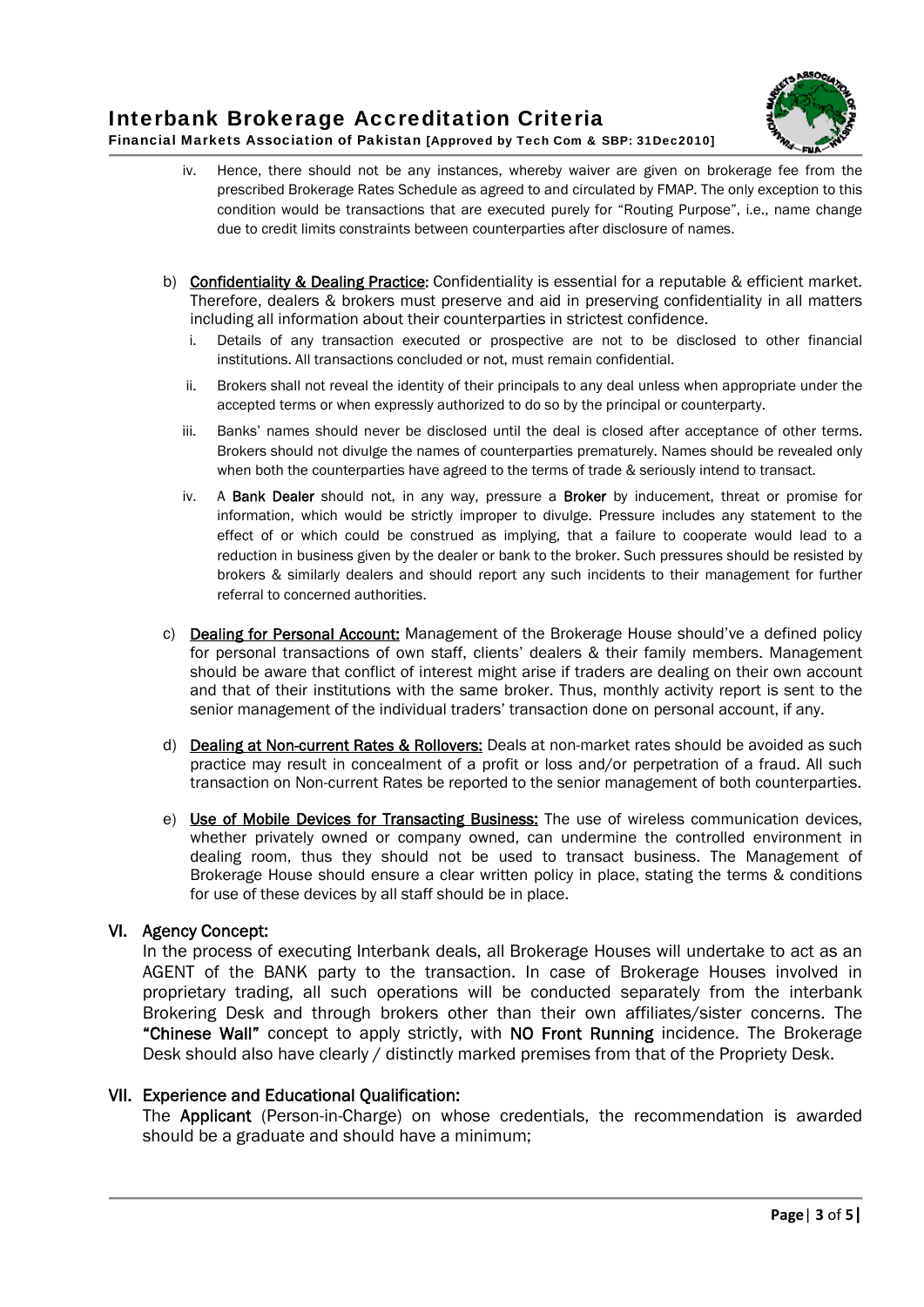

- a) 7 years dealing experience in a Reputable Commercial Bank's/ Financial Institution's Treasury or Interbank Brokerage House, and
- b) With minimum 3 years as a Head of Desk in any of the above institutions.
- c) Should be well versed with financial trading environment and have sound understanding of Foreign Exchange and Interest Rate Products.

The Applicant on whose credentials the recommendation is awarded should be directly involved in the management of day to day operation of the Brokerage Desk, evidence of which has to be furnished to the FMAP. If the **Applicant** is found non-compliant to above condition it could result in cancellation of the accreditation by FMAP.

Furthermore, if the Applicant leaves the Brokerage House, the respective entity will be given an interim period of 3-months to operate till the time the accreditation of the new Applicant is reviewed by FMAP. However, if during this interim period, credentials of new Applicant is not presented to FMAP for accreditation and/or new applicant is not approved by FMAP or SBP, then the accreditation of the respective Brokerage House will become Null and Void.

The objective of the following Criteria is to ensure that personnel have good practical understanding of the role of the Broker in the Financial Markets and understanding of products traded within the markets.

The Head of the Brokerage/Product Desks;

- i. The Head of FX and/or Money Market Desks should at least successfully complete the ACI Dealing Certificate, within the six month of taking their assignment or accreditation of the firm by FMAP in respective product(s).
- ii. The Head of Derivatives/Specialized Products should at least successfully complete the ACI Diploma, within the six month of taking their assignment or accreditation of the firm by FMAP in the respective product(s).

### Dealing Staff & Personal;

Dealing staff/personnel should posses the following minimum experience and qualifications:

- i. Minimum educational level should be a graduate with at least 3-month rigorous training, as junior dealer (not allowed to trade/ Call Counterparts) or 6-month internship in some reputable Commercial Bank/ Financial Institution's Treasury or a Brokerage house's Dealing Room.
- ii. It is required that, each Dealing Staff on the Brokerage Desk should at least successfully complete the ACI Dealing Certificate, within the first year of their registration with FMAP.
- iii. FMAP must be informed pre-fact of any changes in profile of its staff & prior to staffs are allowed to trade
- iv. All Dealing Desk Staff of Brokerage House must have valid membership of FMAP.

# VIII. Conditions on Approval:

FMAP may make recommendations, which it may think proper to the approval of a particular application. It is the FMA's pre-conditions of the approval of Interbank Brokers that they comply with the "Codes of Conduct" issued or adopted by the FMAP, and any other codes to which they may be subject, and that they give prior written notice to the FMAP of any change(s) in their dealers, controllers, directors or chief executive.

# IX. Revocation of Approval:

FMAP may revoke the approval, in consultation with SBP, of an approved broker on any one or more of the following grounds;